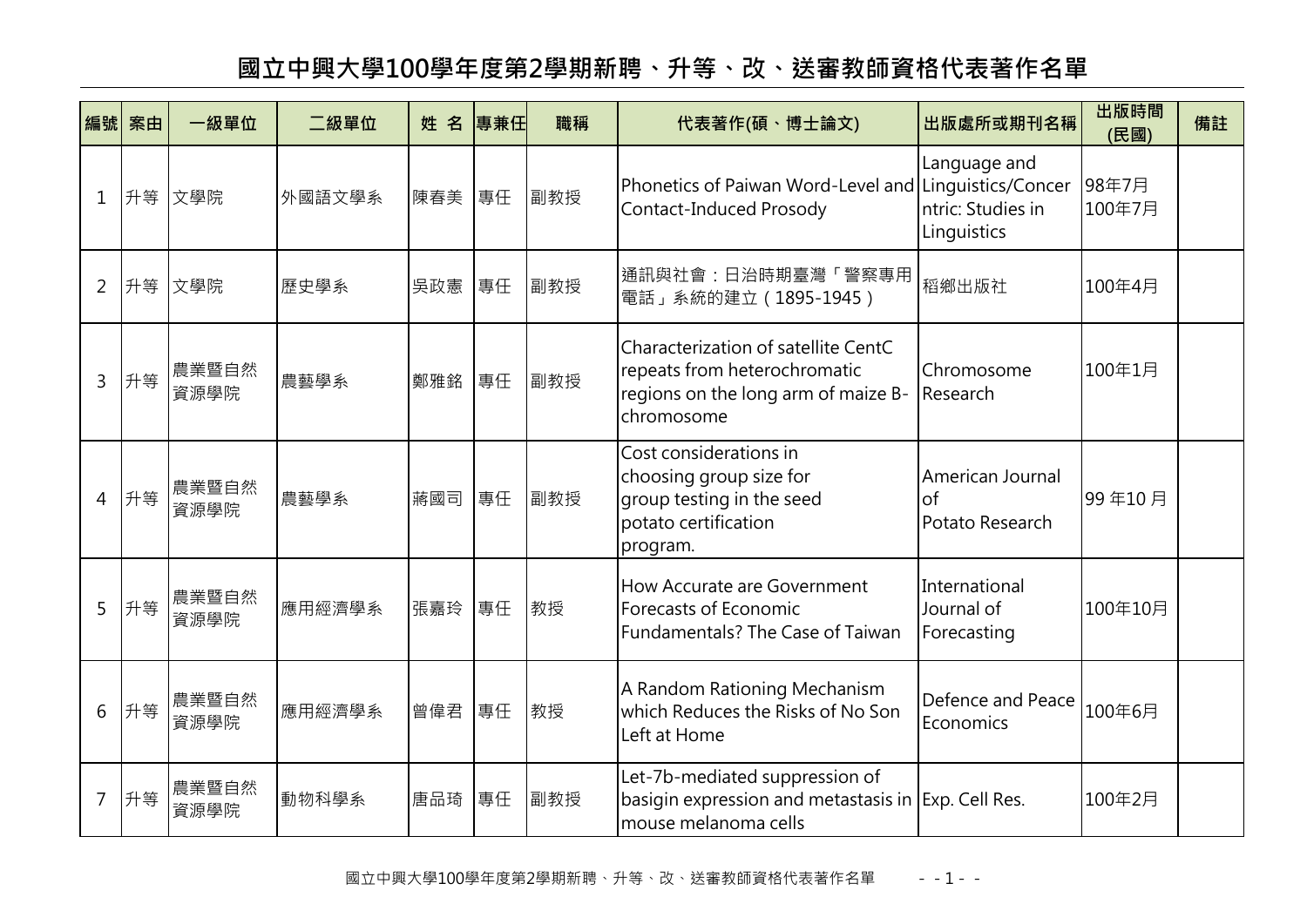| 8  | 升等 | 農業暨自然<br>資源學院 | 土壤環境科學系 彭宗仁     |     | 專任 | 教授   | Stable isotopic characteristic of<br>Taiwan's precipitation: A case study<br>of western<br>Pacific monsoon region                                                                                         | Earth and Planetary 99年1月<br>Science Letters                         |         |          |
|----|----|---------------|-----------------|-----|----|------|-----------------------------------------------------------------------------------------------------------------------------------------------------------------------------------------------------------|----------------------------------------------------------------------|---------|----------|
| 9  | 升等 | 農業暨自然<br>資源學院 | 食品暨應用生物<br>科技學系 | 蔣慎思 | 專任 | 助理教授 | Antiosteoporotic effects of<br>Lactobacillus-fermented soy skim<br>milk on bone mineral density and<br>the microstructure of femoral bone<br>in ovariectomized mice.<br>以卵巢切除小鼠模式評估乳酸菌發酵豆<br>漿牛奶預防骨質疏鬆之能力 | Journal of<br>Agriculture and<br><b>Food Chemistry</b>               | 100年7月  |          |
| 10 | 升等 | 理學院           | 化學系             | 賴秉杉 | 專任 | 副教授  | Poly(L-lactide)-Vitamin E TPGS<br>Nanoparticles Enhanced the<br>Cytotoxicity of Doxorubicin in Drug-<br><b>Resistant MCF-7 Breast</b><br><b>Cancer Cells</b>                                              | Biomacromolecule                                                     | 99年10月  |          |
| 11 | 升等 | 理學院           | 物理學系            | 郭華丞 | 專任 | 教授   | Nonvolatile gating effects on<br>radicals-containing vanadium oxide<br>nanowires by gas molecule<br>absorption and diffusion                                                                              | Nanotechnology                                                       | 100年3月  |          |
| 12 | 升等 | 理學院           | 資訊科學與工程<br>學系   | 黃德成 | 專任 | 教授   | Leukocyte nucleus segmentation<br>and nucleus lobe counting                                                                                                                                               | <b>BMC</b><br><b>Bioinformatics</b>                                  | 99年11月  |          |
| 13 | 升等 | 理學院           | 統計學研究所          | 黃文瀚 | 專任 | 教授   | Differential Measurement Errors in<br>Zero-Truncated Regression<br>Models for Count Data                                                                                                                  | <b>Biometrics</b>                                                    | 100年11月 |          |
| 14 | 升等 | 工學院           | 電機工程學系          | 賴永康 | 專任 | 教授   | Content-Based LCD Backlight Power<br><b>Reduction With Image Contrast</b><br><b>Enhancement Using Histogram</b><br>Analysis                                                                               | IEEE/OSA<br><b>JOURNAL OF</b><br><b>DISPLAY</b><br><b>TECHNOLOGY</b> | 100年8月  | 線上出<br>版 |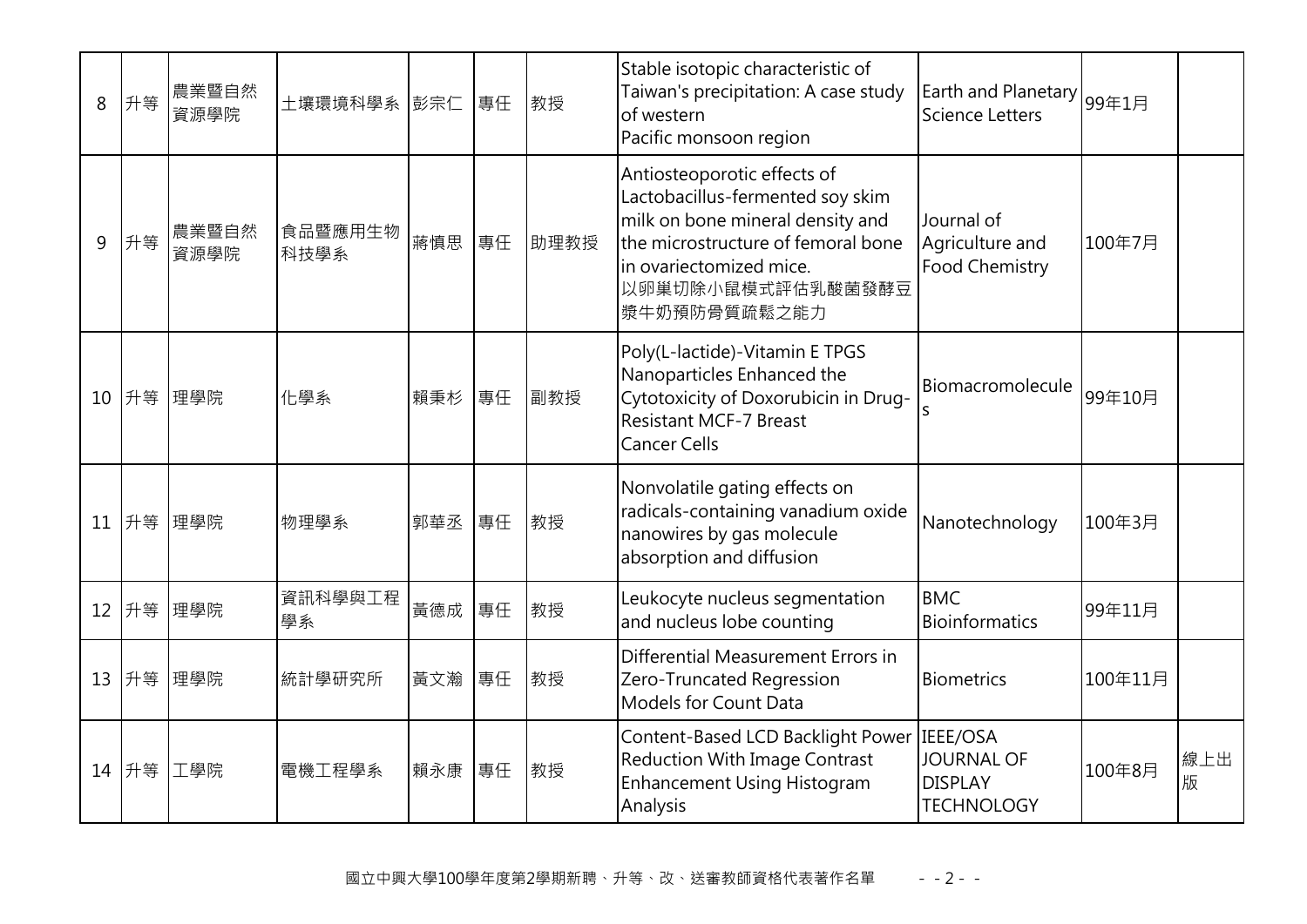| 15 | 升等    | 工學院   | 電機工程學系             | 楊清淵 | 專任 | 教授  | A 5-GHz Direct Digital Frequency<br>Synthesizer Using an Analog-Sine-<br>Mapping Technique in 0.35-µ m<br>SiGe BiCMOS                                                                   | <b>IEEE JOURNAL OF</b><br>SOLID-STATE<br><b>CIRCUITS</b> | 100年9月 |  |
|----|-------|-------|--------------------|-----|----|-----|-----------------------------------------------------------------------------------------------------------------------------------------------------------------------------------------|----------------------------------------------------------|--------|--|
| 16 | 升等    | 工學院   | 材料科學與工程身蔡佳霖        |     | 專任 | 教授  | Magnetic properties and<br>microstructure of (0 0 1) oriented<br>Ag/FePt, Ag/FePt/Ag films                                                                                              | Journal of Alloys<br>and Compounds                       | 98年11月 |  |
|    |       |       |                    |     |    |     | Magnetization reversal process in<br>Fe/FePt films                                                                                                                                      | <b>Applied Physics</b><br>Letters                        | 99年1月  |  |
| 17 | 升等    | 工學院   | 精密工程研究所   劉柏良   專任 |     |    | 副教授 | Structural, electronic and energetic<br>properties of GaN[0 0 0 1]/ Ga <sub>2</sub> O <sub>3</sub> [1<br>00] heterojunctions: A first-<br>principles density functional theory<br>study | Scripta Materialia                                       | 100年5月 |  |
|    | 18 升等 | 生命科學院 | 生物醫學研究所 莊秀美        |     | 專任 | 副教授 | Disturbed Mitotic Progression and<br>Genome Segregation Are Involved<br>in Cell Transformation Mediated by<br>Nano-TiO2 Long-Term Exposure                                              | Toxicology and<br>Applied<br>Pharmacology                | 98年12月 |  |
| 19 | 升等    | 生命科學院 | 生物醫學研究所 林季千        |     | 專任 | 副教授 | RNA interference-mediated<br>silencing of Foxo3 in antigen-<br>presenting cells as a strategy for the<br>enhancement of DNA vaccine<br>potency                                          | <b>Gene Therapy</b>                                      | 100年4月 |  |
| 20 | 升等    | 獸醫學院  | 獸醫學系               | 李衛民 | 專任 | 教授  | The Level of Vasopressin is not<br>solely resulted from the<br>Concentration of Endotoxin but<br>Proportional to Creatinine in Dogs<br>with Pyometra                                    | Pakistan Veterinary<br>Journal                           | 100年4月 |  |
| 21 | 升等    | 管理學院  | 財務金融學系             | 楊東曉 | 專任 | 副教授 | The Comparison of Option<br>Compensation from the Viewpoints<br>of Firms and Executives                                                                                                 | Journal of Financial<br><b>Studies</b>                   | 100年3月 |  |